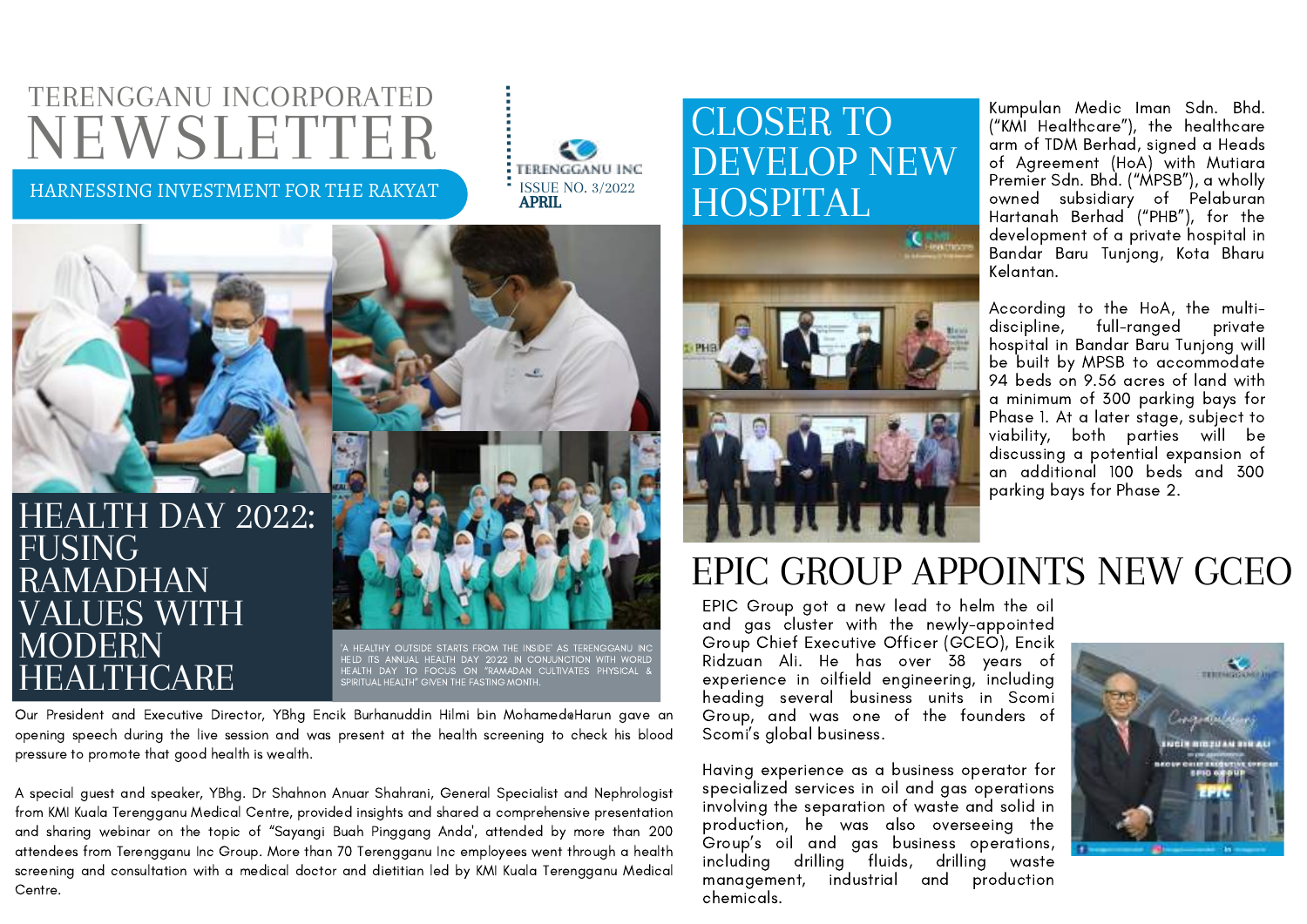

Terengganu Inc made a reciprocal visit to Perbadanan Menteri Besar Kelantan (PMBK) where we discussed potential ventures between the two-state investment arms. PMBK's Chief Operating Officer, Encik Wan Mohd Husni Wan Osman together with our President & Executive Director, YBhg Encik Burhanuddin Hilmi bin Mohamed@Harun exchanged views on bringing more investors to Kelantan.

Also present at the meeting were Tuan Hj Zulkifli Mamat, a Director of PBMK and Dr Mohd Roshdi Hassan, General Manager of Kelantan Utilities Mubaarakan, PMBK's biggest subsidiary that manages Air Kelantan and sewerage systems. The momentous visit on 24 April 2022 at their office in Kota Bharu, Kelantan, ended with a gathering for Iftar attended by the General Managers from PMBK's subsidiaries together with the management of Terengganu Inc.

#### SATU LISTENS, SOLVES LOCAL PIPING ISSUE

#SATUCare, a corporate social responsibility (CSR) continues its series of helping those in need, this time in Marang as surveys discovered the area of residents' houses in Jerong Surau, Pengkalan Berangan do not have an adequate piping system.

Encik Roslan Mokhtar who is 53 years old is a factory worker, has four dependents and cannot afford the cost of installing pipes in his house due to his low income. When asked about the hardships of his life, he depended on his mother's house for water supply from time to time.

Through SATU's efforts, he was grateful for their cooperation, efficiency and empathy towards his grievances and was proactive in fulfilling his social responsibility by financing the cost of pipe installation on 28 April 2022.



#### UDA HOLDINGS BERHAD VISITS TI, NEW POSSIBILITIES ENSUES

Terengganu Inc hosted the Urban Development Authority (UDA) Holdings Berhad Eastern Region (UDA Holdings Berhad) today to discuss prospects in advancing urbanisation toward state and nation-building.

Our President & Executive Director, YBhg Encik Burhanuddin Hilmi bin Mohamed@Harun together with the delegation from UDA led by Encik Hasnizi Pauzi, Senior Vice President of Eastern Operation, Asset Management look forward to boosting the business eco-system and collaboration in real estate development in Terengganu.



On 3rd April 2022, Golden Pharos Berhad paid a courtesy call on the Perbadanan Memajukan Iktisad Negeri Terengganu (PMINT) to further strengthen strategic relations and further strengthen cooperation.



The courtesy call between the two agencies is a joint effort to improve socio-economic development in the State of Terengganu, led by GPB Chief Executive Officer, Dr Mohd Zaki bin Hamzah. The GPB delegation was welcomed by PMINT's own Group Chief Executive Officer, Tuan Haji Wan Adnan Wan Derahman.

Also present at the courtesy call were Senior General Manager of Trengganu Kayan Timber Management Group Sdn Bhd (KPKKT), Mr. Suhairi Sulong, and General Manager of Pesama Timber Corporation Sdn Bhd (PESAMA), Mr. Mohd Shamsol Mohd Shafie which is a subsidiary of Golden Pharos Berhad also submitted a mock check as a token of tribute payment to PMINT.